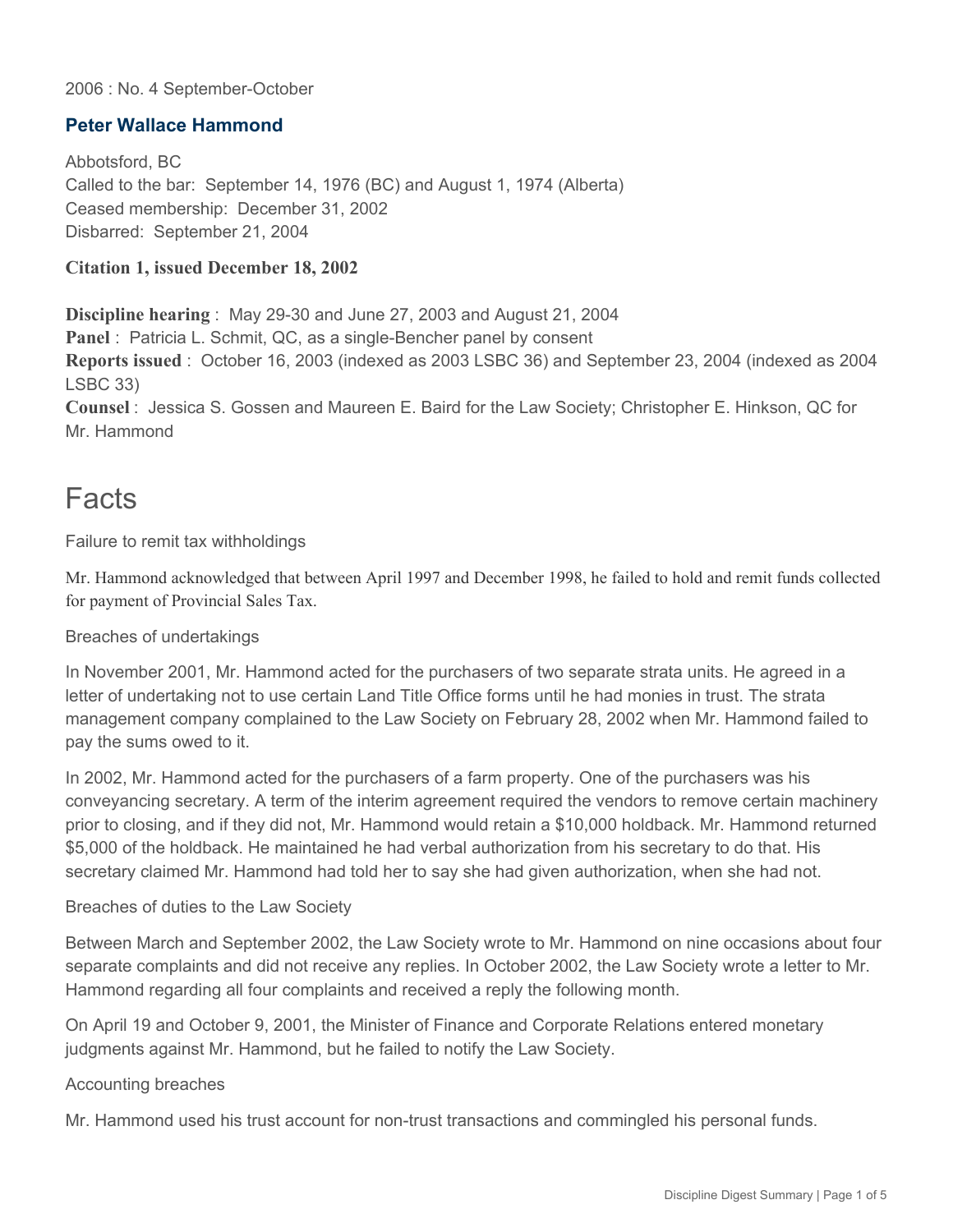# Verdict

Mr. Hammond admitted eight of the 14 counts of the citation brought against him. He admitted that between April 1997 and December 1998 he failed to hold and remit funds for payment of Provincial Sales Tax. He admitted he breached Law Society accounting rules by, among other things, using a trust account for non-trust transactions and commingling personal funds contrary to Rule 3-52(4). He admitted that on two occasions he failed to notify the Executive Director of the Law Society of a judgment against him, contrary to Rule 3-44(1). Mr. Hammond also admitted he failed to respond or replied late to correspondence from the Law Society regarding complaints. The panel ruled each of those acts amounted to professional misconduct.

The panel dismissed the three counts relating to Mr. Hammond's work on the farm property for his secretary. The panel rejected her evidence regarding the holdback. It also rejected the notion that Mr. Hammond had asked her to lie.

The hearing panel found Mr. Hammond breached his undertakings in relation to the November 2001 purchase of two separate strata units. The panel noted reliance on undertakings is fundamental to the practice of law.

It also found Mr. Hammond failed to serve his clients in a conscientious, diligent and efficient manner, equal to what would be expected of a competent lawyer, contrary to Chapter 3, Rule 3 of the *Professional Conduct Handbook*. It found evidence of a disintegrating practice, sloppy undertaking letters and difficulties sorting out whether and from whom authorizations to release monies were given. That, coupled with the serious breaches of accounting rules, demonstrated Mr. Hammond's failure to manage client property in a responsible manner. Therefore the hearing panel found Mr. Hammond guilty of professional misconduct.

### **Penalty**

The hearing panel concluded that, when all of the subject matter of the hearing was considered along with Mr. Hammond's previous conduct reviews in 1998 and 2000, a suspension was necessary to show the public that a disintegrating practice would not be countenanced.

The panel acknowledged Mr. Hammond was in straitened financial circumstances because he had not been able to practise law since January 2003 when he failed to pay his annual fees to the Law Society. It therefore found a fine was not appropriate.

The hearing panel accordingly ordered that Mr. Hammond:

1. be reprimanded;

2. be suspended from the practice of law for a period of four months from the date of the decision, to be concurrent with any other suspension imposed by the Law Society;

3. be subject to eight practice conditions upon return to practice; and

4. pay costs amounting to \$2,969.93 in instalments of \$200 per month, beginning the first day of the third month after he commences practising law.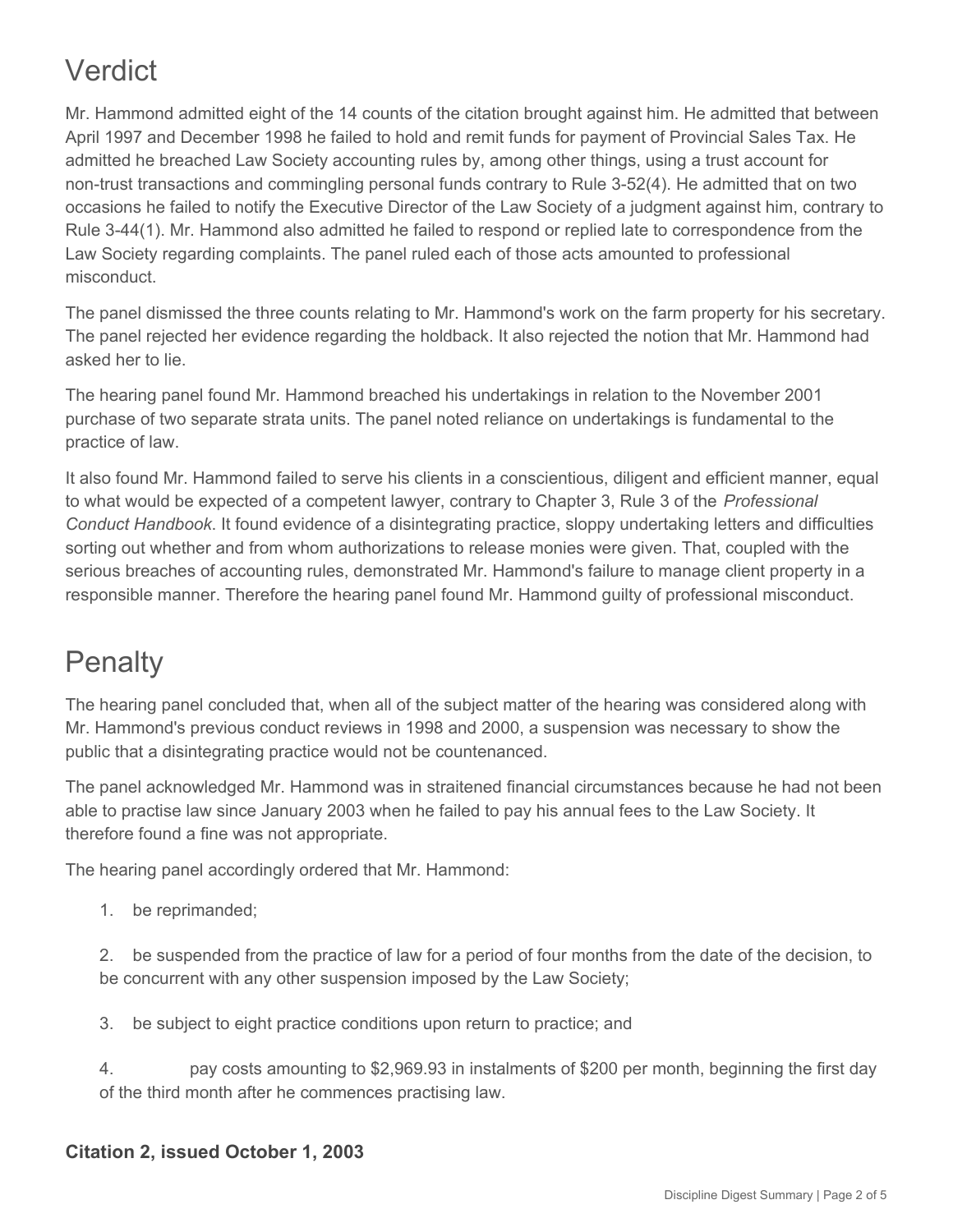**Discipline hearing (October 1, 2003 citation)** : February 17-18 and August 19, 2004 **Panel** : Ralston S. Alexander, QC, Chair, Margaret Ostrowski, QC and June Preston **Reports issued** : June 2, 2004 (indexed as 2004 LSBC 18) and September 21, 2004 (indexed as 2004 LSBC 32) **Counsel** : Jessica S. Gossen and Maureen E. Baird for the Law Society; Christopher E. Hinkson, QC for

Mr. Hammond

## **Facts**

Breaches of undertakings

Mr. Hammond acted for the vendors in the sale of property in Maple Ridge. In April 2002 he undertook to hold back \$11,000, which represented a builder's lien holdback of 10% of the value of the improvements. None of the holdback monies were held back for the 55-day period mandated by the *Builder's Lien Act*.

D& D provided court and land registry support services to Mr. Hammond. He owed them more than \$50,000. In July 2002, D& D obtained a default judgment against Mr. Hammond, which he did not report to the Law Society. Mr. Hammond provided an undertaking to D& D to make monthly payments in the sum of \$3,500 on account of the judgment. He made the first payment, but thereafter he did not observe the payment schedule provided by the undertaking.

In August 2002, sale proceeds were paid to Mr. Hammond on his undertaking to repay and discharge a mortgage in real estate transaction X. By March 6, 2003, he still had not filed the discharge.

In September 2002, Mr. Hammond provided an undertaking to PW in relation to the discharge of a mortgage in a real estate transaction. In March 2003 PW complained to the Law Society that the discharge of the mortgage was still not registered. Mr. Hammond did not respond to correspondence from the Law Society concerning this matter.

Breaches of duties to the Law Society

In December 2002, lawyer M complained to the Law Society that Mr. Hammond had not responded to his communications requesting the company records of a client be transferred from Mr. Hammond's office to that of lawyer M. The Law Society wrote to Mr. Hammond regarding this matter but he did not reply.

Lawyer SH complained to the Law Society that Mr. Hammond failed to respond to his communications concerning real estate transaction X. The Law Society wrote to Mr. Hammond about this complaint, but he did not reply.

In March 2003, D& D complained to the Law Society about Mr. Hammond's breach of undertaking. He did not reply to the Law Society's correspondence.

### Failure to remit tax withholdings

Mr. Hammond acknowledged that in the years 2001 and 2002 he withheld approximately \$24,000 in payroll deductions for EI, CPP and income tax from employees of his firm and that he did not remit these monies to the Canada Revenue Agency.

### Misappropriation of client funds

Mr. Hammond represented Mr. S. in a real estate transaction in September 1999. At the conclusion of the transaction, \$2,200 remained in trust. Nearly two years later, Mr. Hammond prepared a statement of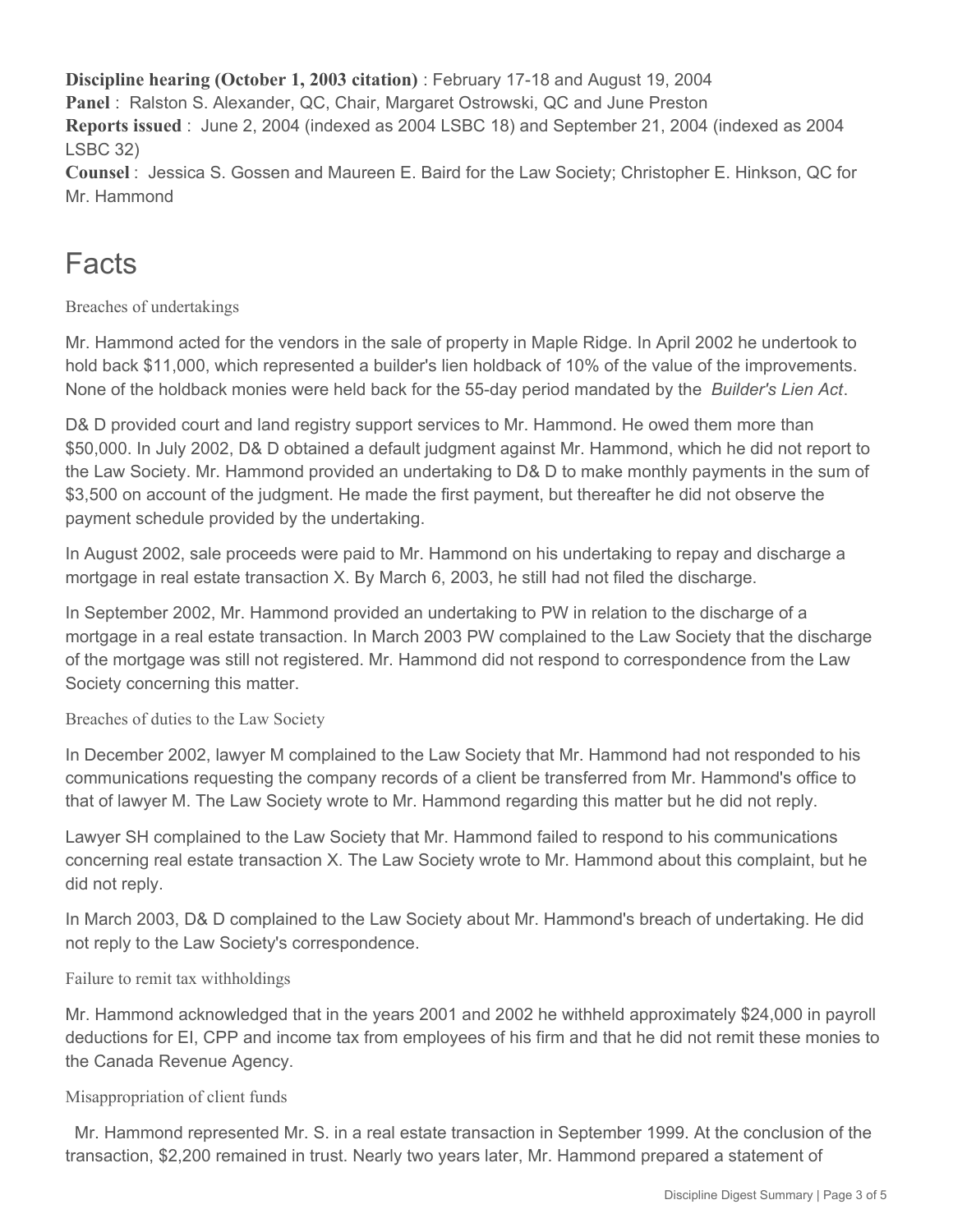account on the file totalling \$2,200.20. He paid it from his trust account, leaving 20 cents owing on the account. The Law Society asked Mr. Hammond for an explanation for this conduct, but Mr. Hammond did not respond to the correspondence.

In 2001, Mr. Hammond acted for AG in a real estate transaction. Without colour of right or authority, Mr. Hammond took \$2,951.52 of funds belonging to AG from the trust account.

Unauthorized practice of law

Mr. Hammond acted in an estate matter in September 2002. There was a deficiency in Mr. Hammond's trust account whereby he owed the estate the sum of at least \$1,280.09. In February 2004, after Mr. Hammond's entitlement to practise law had been suspended, he sent a fax on his law firm fax cover sheet regarding the estate. The Law Society wrote to Mr. Hammond's counsel about this, but received no response.

## Verdict

The hearing panel found Mr. Hammond had professionally misconducted himself in respect of 15 of the 20 counts in the citation brought against him.

The hearing panel ruled Mr. Hammond professionally misconducted himself when he misappropriated \$2,951.52 of AG's money during a real estate transaction. In relation to this same client, Mr. Hammond was also cited for failing to serve AG in a conscientious, diligent and efficient manner, equal to what would be expected of a competent lawyer, contrary to Chapter 3, Rule 3 of the *Professional Conduct Handbook*. As Mr. Hammond had previously been found to have professionally misconducted himself, in an unspecified general sense, by breaching that section of the *Handbook* in the hearing on the December 18, 2002 citation, the panel concluded that attempting to bring a specific allegation under this same section on the same facts amounted to an attempt to obtain multiple convictions and offended the principle set out by the Supreme Court of Canada in *Kineapple* v. *The Queen*, [1975] 1 S.C.R. 729. This count of the citation was accordingly dismissed.

In relation to real estate transaction X, the panel ruled Mr. Hammond had professionally misconducted himself by breaching his undertaking to provide mortgage discharge particulars within a reasonable period of time. The panel, however, dismissed the count concerning Mr. Hammond's failure to respond to correspondence from lawyer SH in relation to real estate transaction X, because it found the communications were from other members or employees of SH's firm.

The panel found Mr. Hammond repeatedly breached his undertaking to make payments to D& D. He also failed to report the monetary judgment of D& D against him within seven days as required by Rule 3-44. The panel ruled both of those acts amounted to professional misconduct.

In relation to the estate account with a trust deficiency of at least \$1,280.09, the panel was unable to conclude that misappropriation had occurred, and could only be sure there was a breach of accounting rules. That was not the count in the citation so the panel dismissed the count. However, Mr. Hammond was found to have professionally misconducted himself for having sent a fax on law firm stationery in relation to the estate when he was not authorized to practise law.

The hearing panel ruled Mr. Hammond misappropriated \$2,200 from his client, Mr. S, when he billed Mr. S nearly two years after the conclusion of the file and when there had been no further legal work done in the interim.